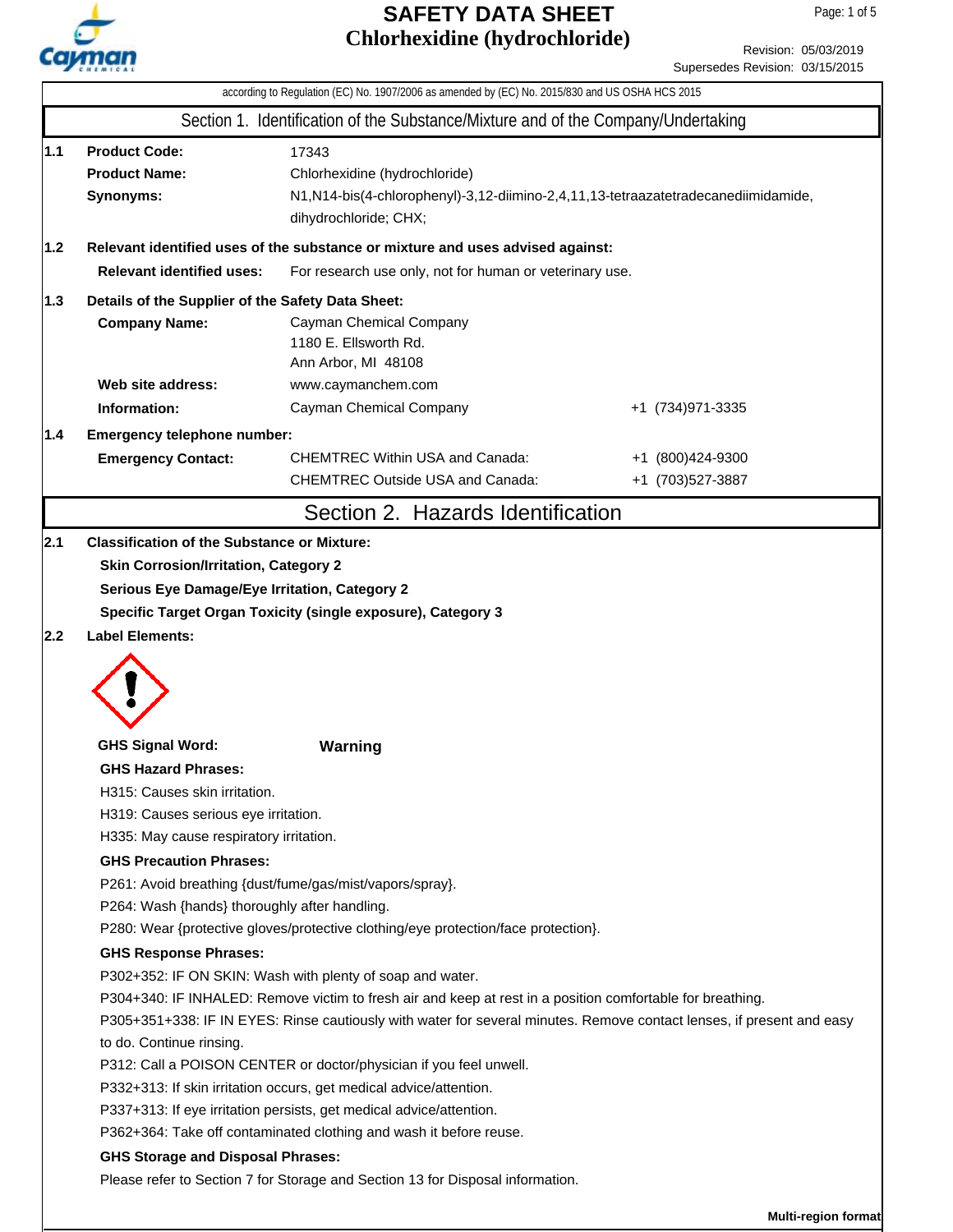| h<br>т |
|--------|

|                                                     | Cavman                                                                                                              |                                                                                               |                                                                                                                        | UNIOI NEXIQNIE (NYQI OCHIOI IQE) |                     | Revision: 05/03/2019<br>Supersedes Revision: 03/15/2015                                                 |  |  |  |  |
|-----------------------------------------------------|---------------------------------------------------------------------------------------------------------------------|-----------------------------------------------------------------------------------------------|------------------------------------------------------------------------------------------------------------------------|----------------------------------|---------------------|---------------------------------------------------------------------------------------------------------|--|--|--|--|
| <b>Adverse Human Health</b><br>2.3                  |                                                                                                                     |                                                                                               | Causes serious eye irritation                                                                                          |                                  |                     |                                                                                                         |  |  |  |  |
|                                                     |                                                                                                                     | <b>Effects and Symptoms:</b>                                                                  | Causes skin irritation.                                                                                                |                                  |                     |                                                                                                         |  |  |  |  |
|                                                     |                                                                                                                     |                                                                                               | Material may be irritating to the mucous membranes and upper respiratory tract.                                        |                                  |                     |                                                                                                         |  |  |  |  |
|                                                     |                                                                                                                     |                                                                                               | May be harmful by inhalation, ingestion, or skin absorption.                                                           |                                  |                     |                                                                                                         |  |  |  |  |
|                                                     |                                                                                                                     |                                                                                               | May cause respiratory system irritation.                                                                               |                                  |                     |                                                                                                         |  |  |  |  |
|                                                     |                                                                                                                     |                                                                                               |                                                                                                                        |                                  |                     | To the best of our knowledge, the toxicological properties have not been thoroughly investigated.       |  |  |  |  |
|                                                     |                                                                                                                     |                                                                                               | Section 3. Composition/Information on Ingredients                                                                      |                                  |                     |                                                                                                         |  |  |  |  |
| CAS H/                                              |                                                                                                                     |                                                                                               | Hazardous Components (Chemical Name)/                                                                                  | <b>Concentration</b>             | EC No./             | <b>GHS Classification</b>                                                                               |  |  |  |  |
|                                                     | <b>RTECS#</b>                                                                                                       | <b>REACH Registration No.</b>                                                                 |                                                                                                                        |                                  | <b>EC Index No.</b> |                                                                                                         |  |  |  |  |
|                                                     | 3697-42-5                                                                                                           | Chlorhexidine dihydrochloride                                                                 |                                                                                                                        | 100.0%                           | 223-026-6           | Skin Corr. 2: H315                                                                                      |  |  |  |  |
|                                                     | XA5285000                                                                                                           |                                                                                               |                                                                                                                        |                                  | ΝA                  | Eye Damage 2A: H319                                                                                     |  |  |  |  |
|                                                     |                                                                                                                     |                                                                                               |                                                                                                                        |                                  |                     | STOT (SE) 3: H335 H336                                                                                  |  |  |  |  |
|                                                     |                                                                                                                     |                                                                                               | Section 4. First Aid Measures                                                                                          |                                  |                     |                                                                                                         |  |  |  |  |
| 4.1                                                 |                                                                                                                     | <b>Description of First Aid</b>                                                               |                                                                                                                        |                                  |                     |                                                                                                         |  |  |  |  |
|                                                     | Measures:                                                                                                           |                                                                                               |                                                                                                                        |                                  |                     |                                                                                                         |  |  |  |  |
|                                                     |                                                                                                                     | In Case of Inhalation:                                                                        |                                                                                                                        |                                  |                     | Remove to fresh air. If not breathing, give artificial respiration or give oxygen by trained personnel. |  |  |  |  |
|                                                     |                                                                                                                     |                                                                                               | Get immediate medical attention.                                                                                       |                                  |                     |                                                                                                         |  |  |  |  |
|                                                     |                                                                                                                     | In Case of Skin Contact:                                                                      |                                                                                                                        |                                  |                     | Immediately wash skin with soap and plenty of water for at least 15 minutes. Remove contaminated        |  |  |  |  |
|                                                     |                                                                                                                     |                                                                                               | clothing. Get medical attention if symptoms occur. Wash clothing before reuse.                                         |                                  |                     |                                                                                                         |  |  |  |  |
|                                                     |                                                                                                                     | In Case of Eye Contact:                                                                       | Hold eyelids apart and flush eyes with plenty of water for at least 15 minutes. Have eyes examined                     |                                  |                     |                                                                                                         |  |  |  |  |
|                                                     |                                                                                                                     |                                                                                               | and tested by medical personnel.                                                                                       |                                  |                     |                                                                                                         |  |  |  |  |
|                                                     | Wash out mouth with water provided person is conscious. Never give anything by mouth to an<br>In Case of Ingestion: |                                                                                               |                                                                                                                        |                                  |                     |                                                                                                         |  |  |  |  |
|                                                     |                                                                                                                     | unconscious person. Get medical attention. Do NOT induce vomiting unless directed to do so by |                                                                                                                        |                                  |                     |                                                                                                         |  |  |  |  |
|                                                     |                                                                                                                     |                                                                                               | medical personnel.                                                                                                     |                                  |                     |                                                                                                         |  |  |  |  |
|                                                     |                                                                                                                     |                                                                                               | Section 5. Fire Fighting Measures                                                                                      |                                  |                     |                                                                                                         |  |  |  |  |
| 5.1                                                 |                                                                                                                     | <b>Suitable Extinguishing</b>                                                                 | Use alcohol-resistant foam, carbon dioxide, water, or dry chemical spray.                                              |                                  |                     |                                                                                                         |  |  |  |  |
|                                                     | Media:                                                                                                              |                                                                                               | Use water spray to cool fire-exposed containers.                                                                       |                                  |                     |                                                                                                         |  |  |  |  |
|                                                     |                                                                                                                     |                                                                                               | Unsuitable Extinguishing A solid water stream may be inefficient.                                                      |                                  |                     |                                                                                                         |  |  |  |  |
|                                                     | Media:                                                                                                              |                                                                                               |                                                                                                                        |                                  |                     |                                                                                                         |  |  |  |  |
| 5.2 <br>Flammable Properties and No data available. |                                                                                                                     |                                                                                               |                                                                                                                        |                                  |                     |                                                                                                         |  |  |  |  |
|                                                     | Hazards:                                                                                                            |                                                                                               |                                                                                                                        |                                  |                     |                                                                                                         |  |  |  |  |
|                                                     |                                                                                                                     |                                                                                               | No data available.                                                                                                     |                                  |                     |                                                                                                         |  |  |  |  |
|                                                     | Flash Pt:                                                                                                           |                                                                                               | No data.                                                                                                               |                                  |                     |                                                                                                         |  |  |  |  |
|                                                     |                                                                                                                     | <b>Explosive Limits:</b>                                                                      | LEL: No data.                                                                                                          | UEL: No data.                    |                     |                                                                                                         |  |  |  |  |
|                                                     |                                                                                                                     | <b>Autoignition Pt:</b>                                                                       | No data.                                                                                                               |                                  |                     |                                                                                                         |  |  |  |  |
| 5.3                                                 |                                                                                                                     |                                                                                               | Fire Fighting Instructions: As in any fire, wear self-contained breathing apparatus pressure-demand (NIOSH approved or |                                  |                     |                                                                                                         |  |  |  |  |
|                                                     |                                                                                                                     | equivalent), and full protective gear to prevent contact with skin and eyes.                  |                                                                                                                        |                                  |                     |                                                                                                         |  |  |  |  |
|                                                     |                                                                                                                     |                                                                                               |                                                                                                                        |                                  |                     |                                                                                                         |  |  |  |  |
|                                                     |                                                                                                                     |                                                                                               |                                                                                                                        |                                  |                     |                                                                                                         |  |  |  |  |
|                                                     |                                                                                                                     |                                                                                               |                                                                                                                        |                                  |                     |                                                                                                         |  |  |  |  |
|                                                     |                                                                                                                     |                                                                                               |                                                                                                                        |                                  |                     |                                                                                                         |  |  |  |  |
|                                                     |                                                                                                                     |                                                                                               |                                                                                                                        |                                  |                     |                                                                                                         |  |  |  |  |
|                                                     |                                                                                                                     |                                                                                               |                                                                                                                        |                                  |                     |                                                                                                         |  |  |  |  |
|                                                     |                                                                                                                     |                                                                                               |                                                                                                                        |                                  |                     |                                                                                                         |  |  |  |  |
|                                                     |                                                                                                                     |                                                                                               |                                                                                                                        |                                  |                     |                                                                                                         |  |  |  |  |
|                                                     |                                                                                                                     |                                                                                               |                                                                                                                        |                                  |                     |                                                                                                         |  |  |  |  |

**Multi-region format**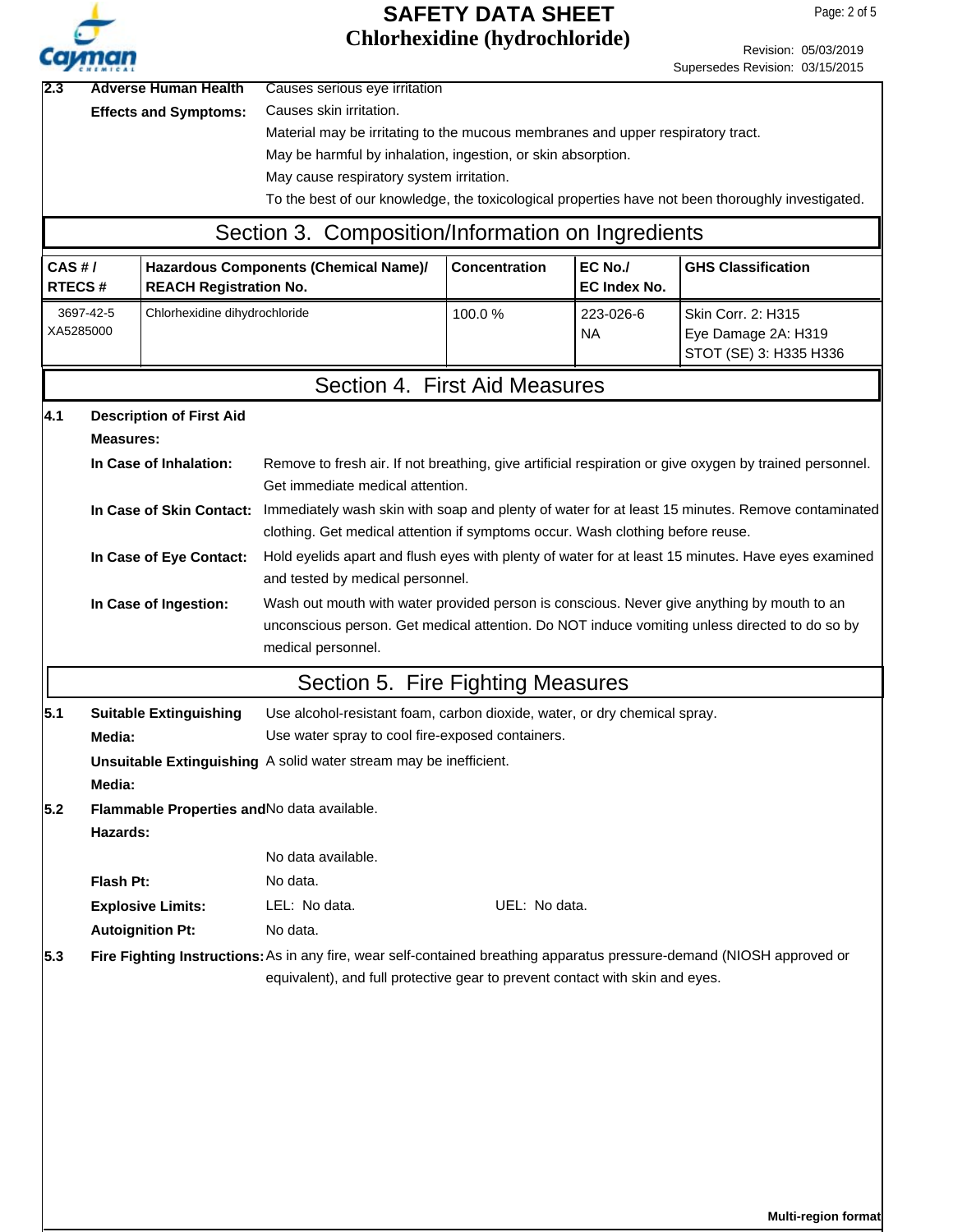

Revision: 05/03/2019

|                                     |                                                              | Supersedes Revision: 03/15/2015                                                                                          |  |  |  |
|-------------------------------------|--------------------------------------------------------------|--------------------------------------------------------------------------------------------------------------------------|--|--|--|
|                                     |                                                              | Section 6. Accidental Release Measures                                                                                   |  |  |  |
| 6.1                                 | <b>Protective Precautions,</b>                               | Avoid raising and breathing dust, and provide adequate ventilation.                                                      |  |  |  |
|                                     |                                                              | Protective Equipment and As conditions warrant, wear a NIOSH approved self-contained breathing apparatus, or respirator, |  |  |  |
|                                     | <b>Emergency Procedures:</b>                                 | and appropriate personal protection (rubber boots, safety goggles, and heavy rubber gloves).                             |  |  |  |
| 6.2                                 | <b>Environmental</b>                                         | Take steps to avoid release into the environment, if safe to do so.                                                      |  |  |  |
|                                     | <b>Precautions:</b>                                          |                                                                                                                          |  |  |  |
| 6.3                                 |                                                              | Methods and Material For Contain spill and collect, as appropriate.                                                      |  |  |  |
|                                     |                                                              | Containment and Cleaning Transfer to a chemical waste container for disposal in accordance with local regulations.       |  |  |  |
|                                     | Up:                                                          |                                                                                                                          |  |  |  |
|                                     |                                                              | Section 7. Handling and Storage                                                                                          |  |  |  |
| 7.1                                 |                                                              | Precautions To Be Taken Avoid breathing dust/fume/gas/mist/vapours/spray.                                                |  |  |  |
|                                     | in Handling:                                                 | Avoid prolonged or repeated exposure.                                                                                    |  |  |  |
| 7.2                                 | Precautions To Be Taken Keep container tightly closed.       |                                                                                                                          |  |  |  |
|                                     | in Storing:                                                  | Store in accordance with information listed on the product insert.                                                       |  |  |  |
|                                     |                                                              | Section 8. Exposure Controls/Personal Protection                                                                         |  |  |  |
| 8.1                                 | <b>Exposure Parameters:</b>                                  |                                                                                                                          |  |  |  |
| 8.2                                 | <b>Exposure Controls:</b>                                    |                                                                                                                          |  |  |  |
| 8.2.1                               | <b>Engineering Controls</b>                                  | Use process enclosures, local exhaust ventilation, or other engineering controls to control airborne                     |  |  |  |
|                                     | (Ventilation etc.):                                          | levels below recommended exposure limits.                                                                                |  |  |  |
| 8.2.2                               | <b>Personal protection equipment:</b>                        |                                                                                                                          |  |  |  |
|                                     | <b>Eye Protection:</b>                                       | Safety glasses                                                                                                           |  |  |  |
|                                     | <b>Protective Gloves:</b>                                    | Compatible chemical-resistant gloves                                                                                     |  |  |  |
| Other Protective Clothing: Lab coat |                                                              |                                                                                                                          |  |  |  |
|                                     | <b>Respiratory Equipment</b>                                 | NIOSH approved respirator, as conditions warrant.                                                                        |  |  |  |
|                                     | (Specify Type):                                              |                                                                                                                          |  |  |  |
|                                     | Work/Hygienic/Maintenan Do not take internally.              |                                                                                                                          |  |  |  |
|                                     | ce Practices:                                                | Facilities storing or utilizing this material should be equipped with an eyewash and a safety shower.                    |  |  |  |
|                                     |                                                              | Wash thoroughly after handling.                                                                                          |  |  |  |
|                                     |                                                              | No data available.                                                                                                       |  |  |  |
|                                     |                                                              | Section 9. Physical and Chemical Properties                                                                              |  |  |  |
| 9.1                                 | <b>Information on Basic Physical and Chemical Properties</b> |                                                                                                                          |  |  |  |
|                                     | <b>Physical States:</b>                                      | $\lceil$ $\rfloor$ Gas<br>[ ] Liquid<br>[X] Solid                                                                        |  |  |  |
|                                     | <b>Appearance and Odor:</b>                                  | A crystalline solid                                                                                                      |  |  |  |
|                                     | pH:                                                          | No data.                                                                                                                 |  |  |  |
|                                     | <b>Melting Point:</b>                                        | No data.                                                                                                                 |  |  |  |
|                                     | <b>Boiling Point:</b>                                        | No data.                                                                                                                 |  |  |  |
|                                     | Flash Pt:                                                    | No data.                                                                                                                 |  |  |  |
|                                     | <b>Evaporation Rate:</b>                                     | No data.                                                                                                                 |  |  |  |
|                                     | Flammability (solid, gas):                                   | No data available.                                                                                                       |  |  |  |
|                                     | <b>Explosive Limits:</b>                                     | LEL: No data.<br>UEL: No data.                                                                                           |  |  |  |
|                                     | Vapor Pressure (vs. Air or mm                                | No data.                                                                                                                 |  |  |  |
|                                     | $Hg$ ):<br>Vapor Density (vs. Air = 1):                      | No data.                                                                                                                 |  |  |  |
|                                     |                                                              |                                                                                                                          |  |  |  |
|                                     |                                                              |                                                                                                                          |  |  |  |
|                                     |                                                              | <b>Multi-region format</b>                                                                                               |  |  |  |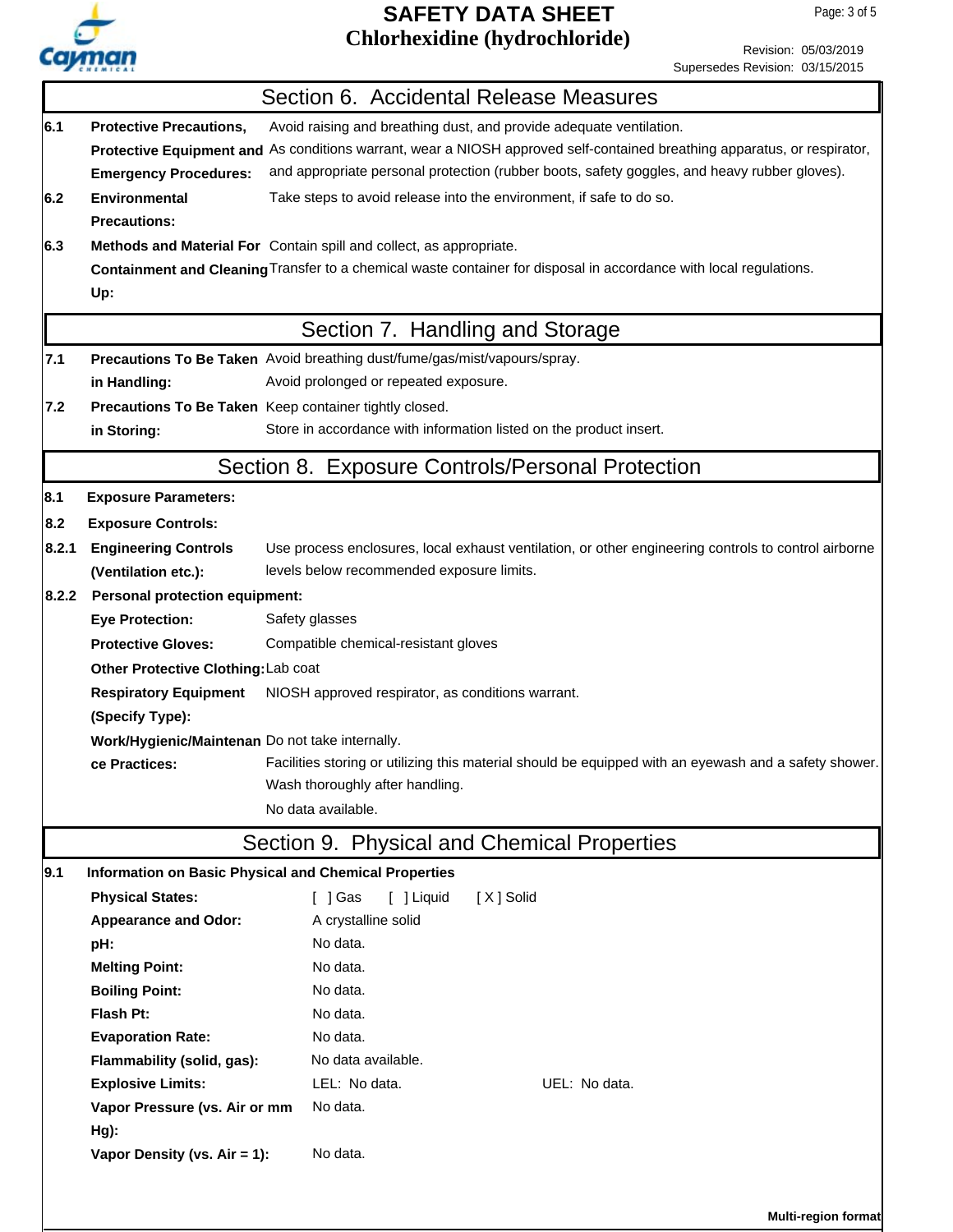

# **Chlorhexidine (hydrochloride) SAFETY DATA SHEET**

Page: 4 of 5

|                                                           |                                                | Specific Gravity (Water = 1):                       |                 | No data.                                                                                     |       |            |             |              |                     |
|-----------------------------------------------------------|------------------------------------------------|-----------------------------------------------------|-----------------|----------------------------------------------------------------------------------------------|-------|------------|-------------|--------------|---------------------|
|                                                           |                                                | <b>Solubility in Water:</b>                         |                 | No data.                                                                                     |       |            |             |              |                     |
|                                                           | <b>Solubility Notes:</b>                       |                                                     |                 | ~0.5 mg/ml in a 1:1 solution of DMSO:PBS (pH 7.2); ~10 mg/ml in EtOH, DMSO, & DMF;           |       |            |             |              |                     |
|                                                           |                                                | <b>Octanol/Water Partition</b>                      |                 | No data.                                                                                     |       |            |             |              |                     |
|                                                           | <b>Coefficient:</b>                            |                                                     |                 |                                                                                              |       |            |             |              |                     |
|                                                           | <b>Autoignition Pt:</b>                        |                                                     |                 | No data.                                                                                     |       |            |             |              |                     |
|                                                           |                                                | <b>Decomposition Temperature:</b>                   |                 | No data.                                                                                     |       |            |             |              |                     |
|                                                           | <b>Viscosity:</b>                              |                                                     |                 | No data.                                                                                     |       |            |             |              |                     |
| 9.2                                                       | <b>Other Information</b>                       |                                                     |                 |                                                                                              |       |            |             |              |                     |
|                                                           | <b>Percent Volatile:</b>                       |                                                     |                 | No data.                                                                                     |       |            |             |              |                     |
|                                                           |                                                | <b>Molecular Formula &amp; Weight:</b>              |                 | C22H30Cl2N10 • 2HCl                                                                          | 578.4 |            |             |              |                     |
|                                                           |                                                |                                                     |                 |                                                                                              |       |            |             |              |                     |
|                                                           |                                                |                                                     |                 | Section 10. Stability and Reactivity                                                         |       |            |             |              |                     |
| 10.1                                                      | <b>Reactivity:</b>                             |                                                     |                 | No data available.                                                                           |       |            |             |              |                     |
| 10.2                                                      | Stability:                                     |                                                     |                 | Unstable [ ]<br>Stable $[X]$                                                                 |       |            |             |              |                     |
| 10.3                                                      | <b>Stability Note(s):</b>                      |                                                     |                 | Stable if stored in accordance with information listed on the product insert.                |       |            |             |              |                     |
|                                                           | Polymerization:                                |                                                     |                 | Will occur [ ]<br>Will not occur [X]                                                         |       |            |             |              |                     |
| 10.4                                                      |                                                | <b>Conditions To Avoid:</b>                         |                 | No data available.                                                                           |       |            |             |              |                     |
| 10.5                                                      |                                                | Incompatibility - Materials strong oxidizing agents |                 |                                                                                              |       |            |             |              |                     |
|                                                           | To Avoid:                                      |                                                     |                 |                                                                                              |       |            |             |              |                     |
| 10.6                                                      | <b>Hazardous</b>                               |                                                     |                 | carbon dioxide                                                                               |       |            |             |              |                     |
|                                                           |                                                | Decomposition or                                    | carbon monoxide |                                                                                              |       |            |             |              |                     |
|                                                           | <b>Byproducts:</b>                             |                                                     | nitrogen oxides |                                                                                              |       |            |             |              |                     |
|                                                           |                                                |                                                     | phosgene        |                                                                                              |       |            |             |              |                     |
|                                                           |                                                |                                                     |                 | Section 11. Toxicological Information                                                        |       |            |             |              |                     |
|                                                           |                                                |                                                     |                 |                                                                                              |       |            |             |              |                     |
| 11.1                                                      | Information on                                 |                                                     |                 | The toxicological effects of this product have not been thoroughly studied.                  |       |            |             |              |                     |
|                                                           |                                                | <b>Toxicological Effects:</b>                       |                 | Chlorhexidine (hydrochloride) - Toxicity Data: Subcutaneous LD50 (mouse): >5 gm/kg;          |       |            |             |              |                     |
|                                                           |                                                | <b>Chronic Toxicological</b>                        |                 | Chlorhexidine (hydrochloride) - Investigated as a drug.                                      |       |            |             |              |                     |
|                                                           | <b>Effects:</b>                                |                                                     |                 | Only select Registry of Toxic Effects of Chemical Substances (RTECS) data is presented here. |       |            |             |              |                     |
|                                                           |                                                |                                                     |                 | See actual entry in RTECS for complete information.                                          |       |            |             |              |                     |
|                                                           |                                                |                                                     |                 | Chlorhexidine (hydrochloride) RTECS Number: XA5285000                                        |       |            |             |              |                     |
| CAS#                                                      |                                                |                                                     |                 | <b>Hazardous Components (Chemical Name)</b>                                                  |       | <b>NTP</b> | <b>IARC</b> | <b>ACGIH</b> | <b>OSHA</b>         |
|                                                           | 3697-42-5                                      | Chlorhexidine dihydrochloride                       |                 |                                                                                              |       | n.a.       | n.a.        | n.a.         | n.a.                |
|                                                           |                                                |                                                     |                 | Section 12. Ecological Information                                                           |       |            |             |              |                     |
| 12.1                                                      | <b>Toxicity:</b>                               |                                                     |                 | Avoid release into the environment.                                                          |       |            |             |              |                     |
|                                                           |                                                |                                                     |                 | Runoff from fire control or dilution water may cause pollution.                              |       |            |             |              |                     |
| 12.2                                                      | Persistence and                                |                                                     |                 | No data available.                                                                           |       |            |             |              |                     |
|                                                           | Degradability:                                 |                                                     |                 |                                                                                              |       |            |             |              |                     |
| 12.3                                                      | <b>Bioaccumulative</b><br>No data available.   |                                                     |                 |                                                                                              |       |            |             |              |                     |
|                                                           | <b>Potential:</b>                              |                                                     |                 |                                                                                              |       |            |             |              |                     |
|                                                           | <b>Mobility in Soil:</b><br>No data available. |                                                     |                 |                                                                                              |       |            |             |              |                     |
| 12.4                                                      |                                                |                                                     |                 |                                                                                              |       |            |             |              |                     |
| 12.5<br><b>Results of PBT and vPvB</b> No data available. |                                                |                                                     |                 |                                                                                              |       |            |             |              |                     |
|                                                           | assessment:                                    |                                                     |                 |                                                                                              |       |            |             |              |                     |
| 12.6                                                      |                                                | Other adverse effects:                              |                 | No data available.                                                                           |       |            |             |              |                     |
|                                                           |                                                |                                                     |                 |                                                                                              |       |            |             |              |                     |
|                                                           |                                                |                                                     |                 |                                                                                              |       |            |             |              |                     |
|                                                           |                                                |                                                     |                 |                                                                                              |       |            |             |              | Multi-region format |